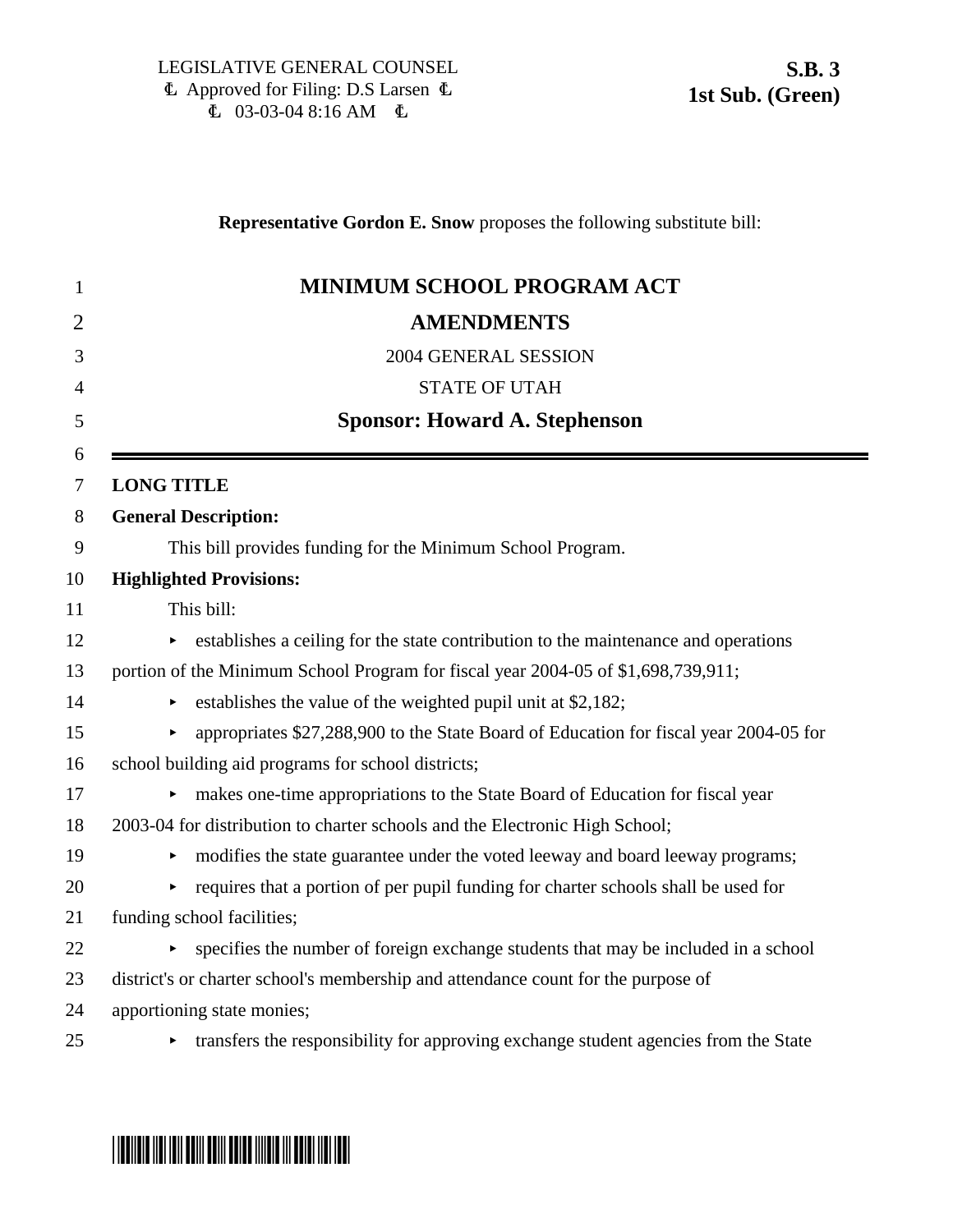| Board of Education to local school boards and charter school governing boards;    |
|-----------------------------------------------------------------------------------|
| directs the State Board of Education to make rules providing for fees for adult   |
| education; and                                                                    |
| requires the State Board of Education to use a portion of nonlapsing balances for |
| certain purposes.                                                                 |
| <b>Monies Appropriated in this Bill:</b>                                          |
| This bill appropriates from the Uniform School Fund:                              |
| \$1,726,028,811 for fiscal year 2004-05; and                                      |
| \$891,000 for fiscal year 2003-04.<br>▶                                           |
| <b>Other Special Clauses:</b>                                                     |
| This bill provides an effective date.                                             |
| <b>Utah Code Sections Affected:</b>                                               |
| <b>AMENDS:</b>                                                                    |
| 53A-1a-513, as last amended by Chapter 320, Laws of Utah 2003                     |
| 53A-2-206, as last amended by Chapter 320, Laws of Utah 2003                      |
| 53A-15-401, as enacted by Chapter 2, Laws of Utah 1988                            |
| 53A-15-403, as enacted by Chapter 2, Laws of Utah 1988                            |
| 53A-17a-103, as last amended by Chapter 320, Laws of Utah 2003                    |
| 53A-17a-104, as last amended by Chapter 320, Laws of Utah 2003                    |
| 53A-17a-131.17, as last amended by Chapter 320, Laws of Utah 2003                 |
| 53A-17a-133, as last amended by Chapter 320, Laws of Utah 2003                    |
| 53A-17a-134, as last amended by Chapters 335 and 336, Laws of Utah 2001           |
| 53A-17a-135, as last amended by Chapter 320, Laws of Utah 2003                    |
| 53A-17a-148, as last amended by Chapter 320, Laws of Utah 2003                    |
| 53A-17a-149, as enacted by Chapter 320, Laws of Utah 2003                         |
| 53A-21-105, as last amended by Chapter 320, Laws of Utah 2003                     |
| <b>Uncodified Material Affected:</b>                                              |
| ENACTS UNCODIFIED MATERIAL                                                        |

*Be it enacted by the Legislature of the state of Utah:*

56 Section 1. Section **53A-1a-513** is amended to read: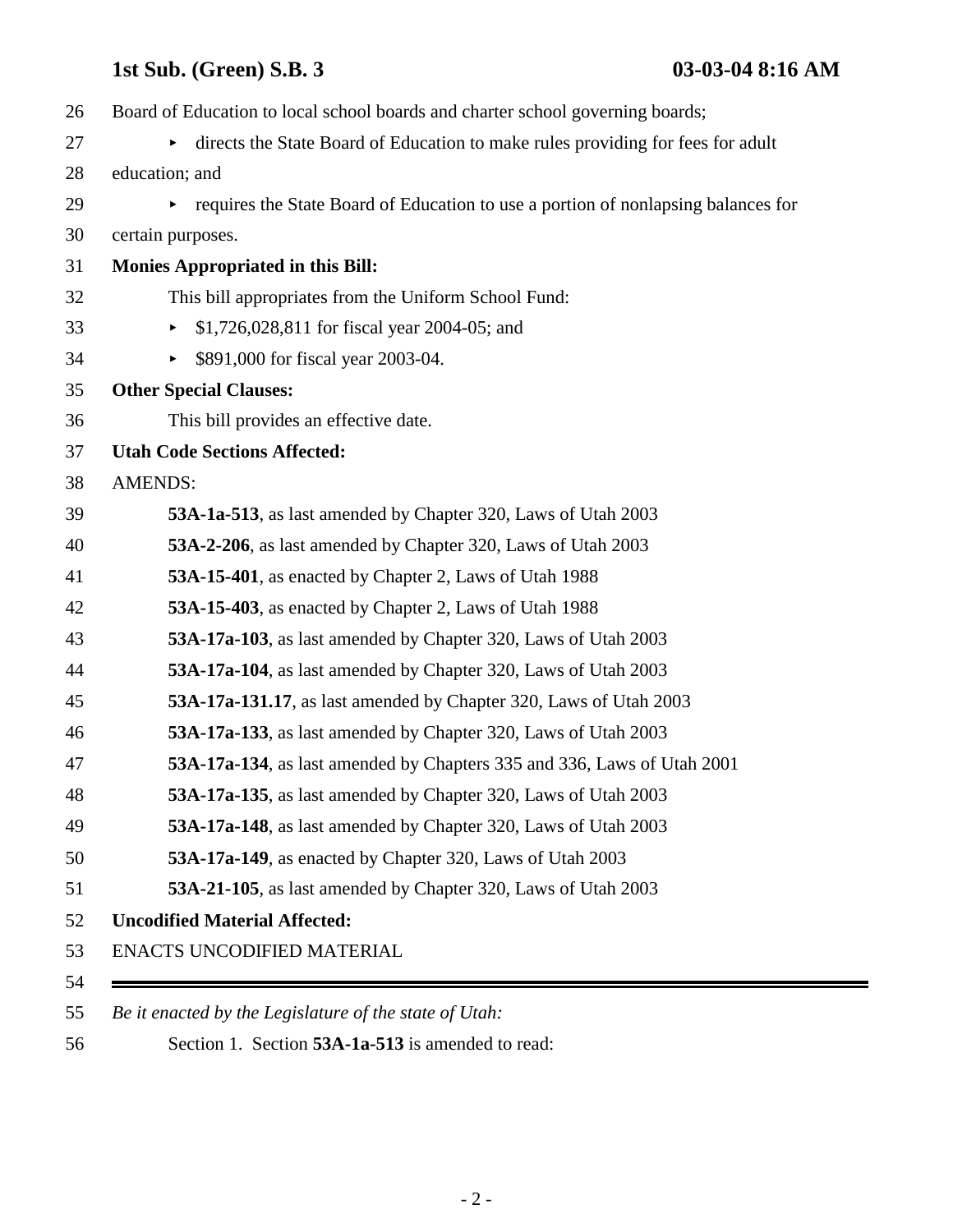| 57 | 53A-1a-513. Funding for charter schools.                                                                  |
|----|-----------------------------------------------------------------------------------------------------------|
| 58 | (1) (a) Charter schools shall receive funding as described in this section, except                        |
| 59 | Subsections $(2)$ through $(7)$ do not apply to charter schools described in Subsection $(1)(b)$ .        |
| 60 | (b) Charter schools sponsored by local school boards that are converted from district                     |
| 61 | schools or operate in district facilities without paying reasonable rent shall receive funding as         |
| 62 | prescribed in Section 53A-1a-515.                                                                         |
| 63 | $(2)$ (a) Except as provided in Subsection $(2)(b)$ , a charter school shall receive state                |
| 64 | funds, as applicable, on the same basis as a school district receives funds.                              |
| 65 | (b) In distributing funds under Title 53A, Chapter 17a, Minimum School Program Act,                       |
| 66 | to charter schools, charter school pupils shall be weighted, where applicable, as follows:                |
| 67 | (i) .55 for kindergarten pupils;                                                                          |
| 68 | (ii) $.9$ for pupils in grades 1-6;                                                                       |
| 69 | (iii) .99 for pupils in grades 7-8; and                                                                   |
| 70 | $(iv)$ 1.2 for pupils in grades 9-12.                                                                     |
| 71 | (c) The State Board of Education shall make rules in accordance with Title 63, Chapter                    |
| 72 | 46a, Utah Administrative Rulemaking Act, to administer Subsection (2)(b), including hold                  |
| 73 | harmless provisions to maintain a charter elementary school's funding level for a period of two           |
| 74 | years after the effective date of the distribution formula.                                               |
| 75 | (d) Subsection $(2)(b)$ does not apply to funds appropriated to charter schools to replace                |
| 76 | local property tax revenues.                                                                              |
| 77 | (3) The State Board of Education shall adopt rules to provide for the distribution of                     |
| 78 | monies to charter schools under this section.                                                             |
| 79 | $(4)$ (a) The Legislature shall provide an appropriation for charter schools for each of                  |
| 80 | their students to replace some of the local property tax revenues that are not available to charter       |
| 81 | schools. The amount of money provided for each charter school student shall be determined                 |
| 82 | by:                                                                                                       |
| 83 | $\left[\frac{a}{\alpha}\right]$ (i) calculating the sum of:                                               |
| 84 | $\overline{f(t)}$ (A) school districts' operations and maintenance revenues derived from local            |
| 85 | property taxes, except revenues from imposing a minimum basic tax rate pursuant to Section                |
| 86 | 53A-17a-135;                                                                                              |
| 87 | $[\overrightarrow{t})$ (B) school districts' capital projects revenues derived from local property taxes; |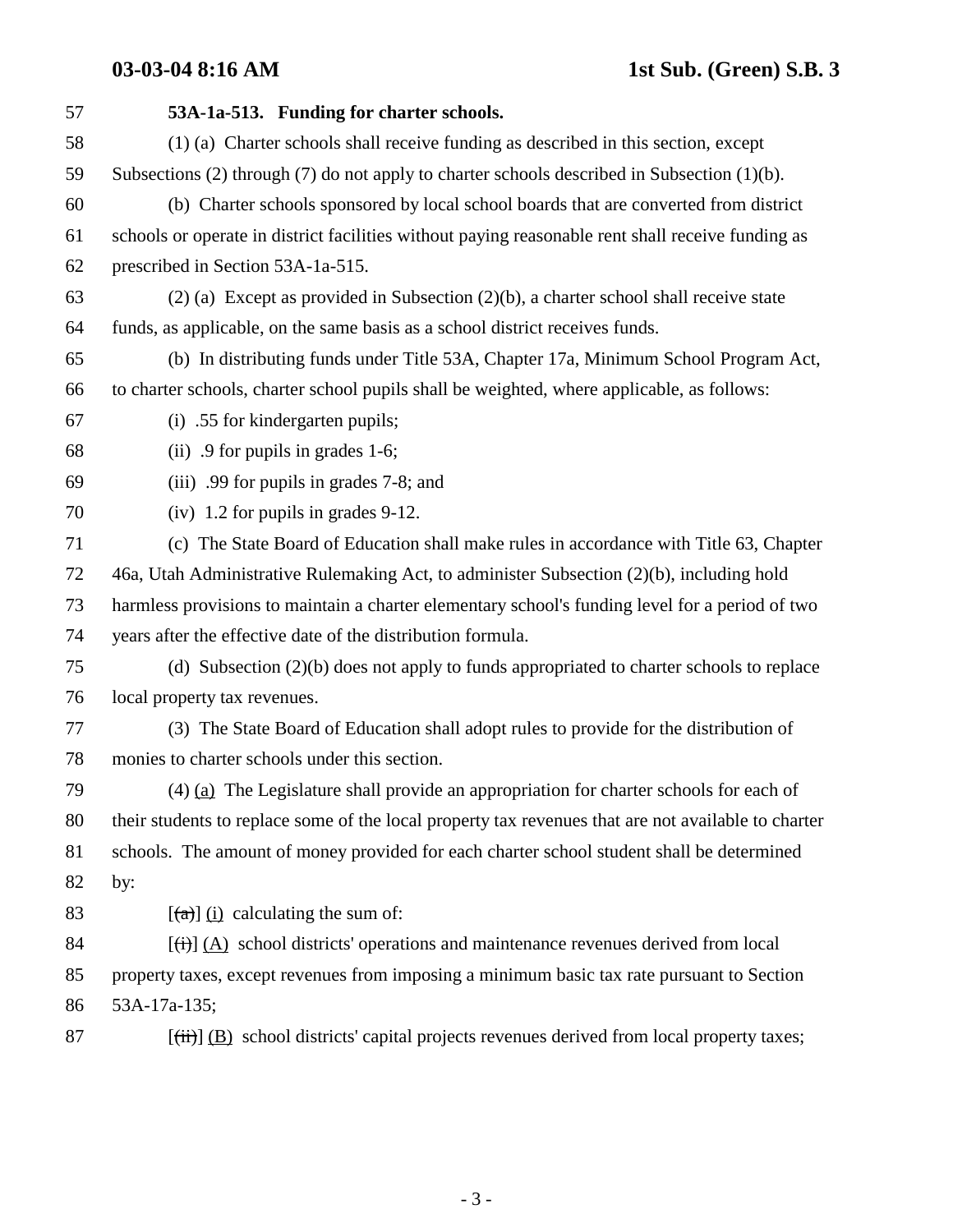| and                                                                                             |
|-------------------------------------------------------------------------------------------------|
| $[\overrightarrow{tiii}]$ (C) school districts' expenditures for interest on debt; and          |
| $[\theta$ ) (ii) dividing the sum by the total average daily membership of the districts'       |
| schools.                                                                                        |
| (b) Of the monies provided to a charter school under Subsection $(4)(a)$ , 10% shall be         |
| expended for funding school facilities only.                                                    |
| (5) Charter schools are eligible to receive federal funds if they meet all applicable           |
| federal requirements and comply with relevant federal regulations.                              |
| (6) The State Board of Education shall distribute funds for charter school students             |
| directly to the charter school.                                                                 |
| (7) (a) Notwithstanding Subsection (2), a charter school is not eligible to receive state       |
| transportation funding.                                                                         |
| (b) The board shall also adopt rules relating to the transportation of students to and          |
| from charter schools, taking into account Sections 53A-2-210 and 53A-17a-127.                   |
| (c) The governing body of the charter school may provide transportation through an              |
| agreement or contract with the local school board, a private provider, or with parents.         |
| $(8)$ (a) (i) The state superintendent of public instruction may allocate grants for both       |
| start-up and ongoing costs to eligible charter school applicants from monies appropriated for   |
| the implementation of this part.                                                                |
| (ii) Applications for the grants shall be filed on a form determined by the state               |
| superintendent and in conjunction with the application for a charter.                           |
| (iii) The amount of a grant may vary based upon the size, scope, and special                    |
| circumstances of the charter school.                                                            |
| (iv) The governing board of the charter school shall use the grant to meet the expenses         |
| of the school as established in the school's charter.                                           |
| (b) The State Board of Education shall coordinate the distribution of federal monies            |
| appropriated to help fund costs for establishing and maintaining charter schools within the     |
| state.                                                                                          |
| (9) (a) A charter school may receive, hold, manage and use any devise, bequest, grant,          |
| endowment, gift, or donation of any property made to the school for any of the purposes of this |
| part.                                                                                           |
|                                                                                                 |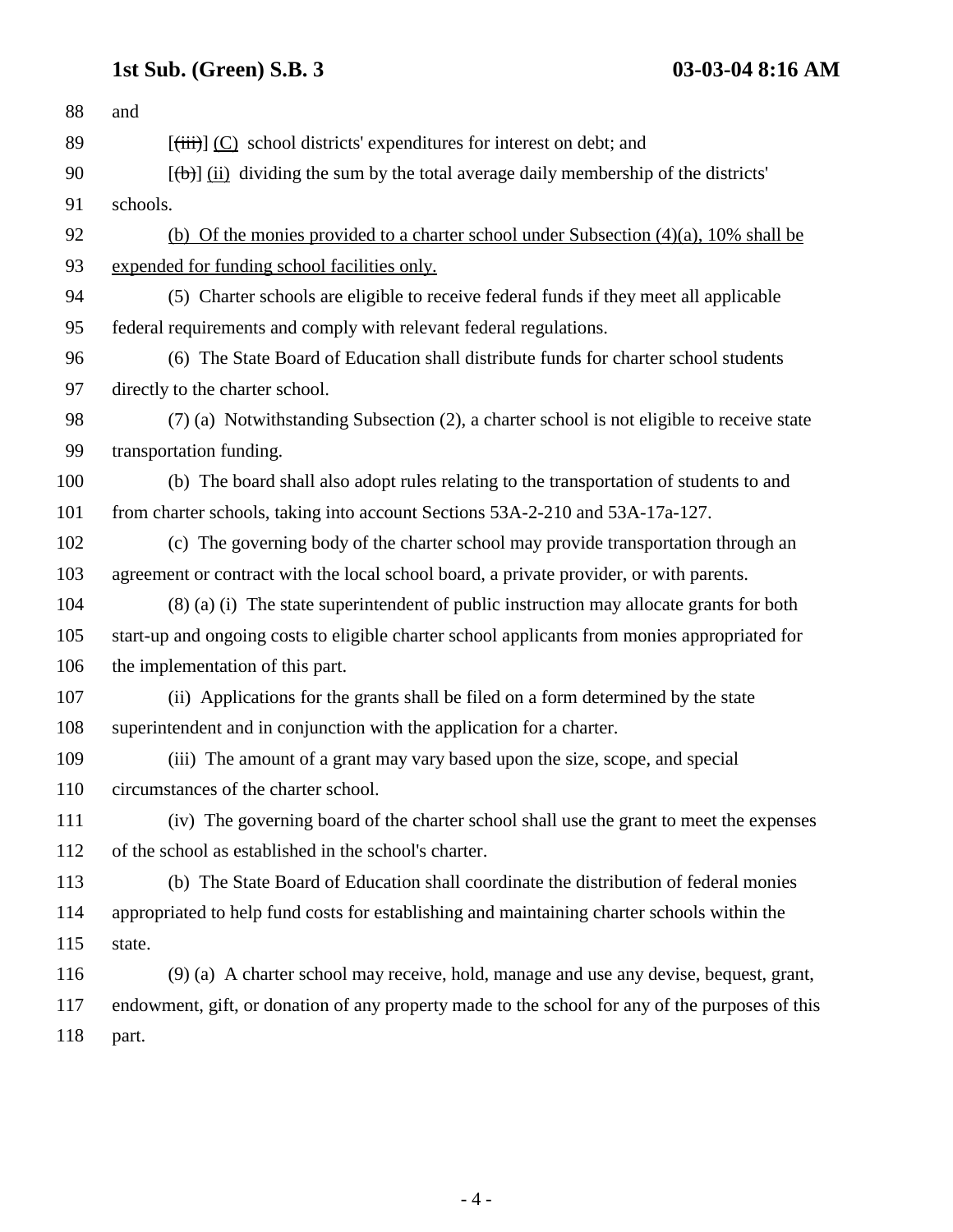| 119 | (b) It is unlawful for any person affiliated with a charter school to demand or request            |
|-----|----------------------------------------------------------------------------------------------------|
| 120 | any gift, donation, or contribution from a parent, teacher, employee, or other person affiliated   |
| 121 | with the charter school as a condition for employment or enrollment at the school or continued     |
| 122 | attendance at the school.                                                                          |
| 123 | (10) The State Office of Education shall use up to \$1,044,000 of funding provided for             |
| 124 | new growth to fund additional growth needs in charter schools in fiscal year 2005.                 |
| 125 | Section 2. Section 53A-2-206 is amended to read:                                                   |
| 126 | 53A-2-206. Exchange and interstate compact students -- Inclusion in attendance                     |
| 127 | count -- Annual report -- Requirements for exchange student agencies.                              |
| 128 | (1) A school district or charter school may include the following students in the                  |
| 129 | district's or school's membership and attendance [of students] count for the purpose of            |
| 130 | apportionment of state monies [if]:                                                                |
| 131 | (a) $\overline{(t)}$ the student is a foreign exchange student sponsored by an agency approved by  |
| 132 | the [State Board of Education; and] district's local school board or charter school's governing    |
| 133 | board, subject to the limitation of Subsection $(2)$ ;                                             |
| 134 | ((ii) the agency sponsoring the foreign exchange student is also sponsoring a resident             |
| 135 | student of the district who is enrolled in a school in a foreign country;                          |
| 136 | (b) $[the]$ a student [is] enrolled under an interstate compact, established between the           |
| 137 | State Board of Education and the state education authority of another state, under which a         |
| 138 | student from one compact state would be permitted to enroll in a public school in the other        |
| 139 | compact state on the same basis as a resident student of the receiving state; or                   |
| 140 | (c) $[\theta]$ a student $[\theta]$ receiving services under the Compact on Placement of Children. |
| 141 | (2) The number of foreign exchange students that may be counted for the purpose of                 |
| 142 | apportioning state monies shall be the lesser of:                                                  |
| 143 | (a) the number of foreign exchange students:                                                       |
| 144 | (i) enrolled in the school district or charter school; and                                         |
| 145 | (ii) sponsored by an exchange student agency approved by the district's local school               |
| 146 | board or charter school's governing board; or                                                      |
| 147 | (b) the number of students that have withdrawn from the school district or charter                 |
| 148 | school to participate in a foreign exchange program in a foreign country.                          |
| 149 | (3) A school district or charter school may:                                                       |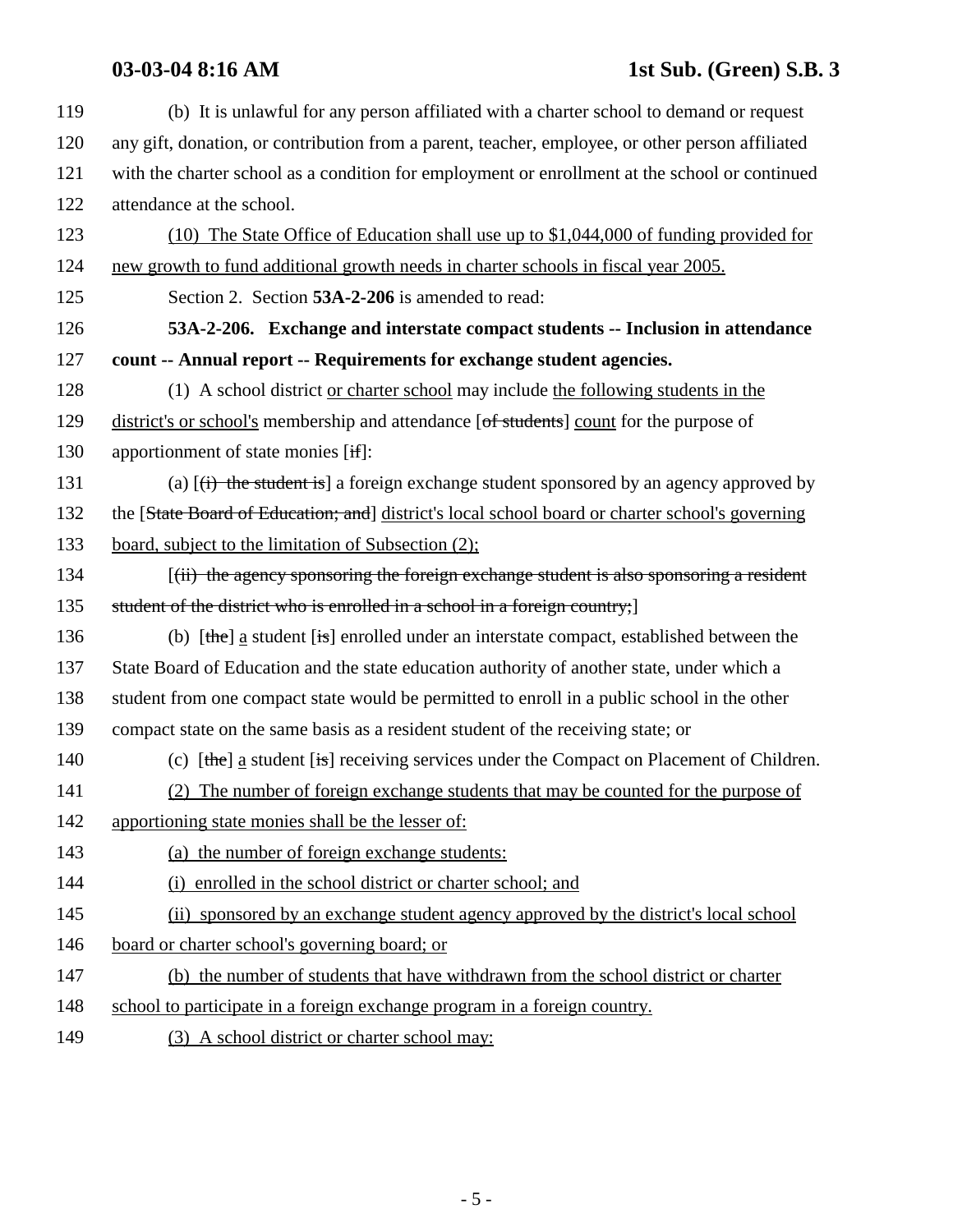| 150 | (a) enroll foreign exchange students that do not qualify for state monies; and                          |
|-----|---------------------------------------------------------------------------------------------------------|
| 151 | (b) pay for the costs of those students with other funds available to the school district               |
| 152 | or charter school.                                                                                      |
| 153 | (4) Due to the benefits to all students of having the opportunity to become familiar                    |
| 154 | with individuals from diverse backgrounds and cultures, school districts are encouraged to              |
| 155 | enroll foreign exchange students, as provided in Subsection (3), particularly in schools with           |
| 156 | declining or stable enrollments where the incremental cost of enrolling the foreign exchange            |
| 157 | student may be minimal.                                                                                 |
| 158 | $[\frac{1}{2}]$ (5) The board shall make an annual report to the Legislature on the number of           |
| 159 | exchange students and the number of interstate compact students sent to or received from                |
| 160 | public schools outside the state.                                                                       |
| 161 | $[\langle 3\rangle]$ (6) (a) [The] A local school board or charter school governing board shall require |
| 162 | each approved exchange student agency to provide it with a sworn affidavit of compliance                |
| 163 | prior to the beginning of each school year.                                                             |
| 164 | (b) The affidavit shall include the following assurances:                                               |
| 165 | (i) that the agency has complied with all applicable [rules] policies of the board;                     |
| 166 | (ii) that a household study, including a background check of all adult residents, has                   |
| 167 | been made of each household where an exchange student is to reside, and that the study was of           |
| 168 | sufficient scope to provide reasonable assurance that the exchange student will receive proper          |
| 169 | care and supervision in a safe environment;                                                             |
| 170 | (iii) that host parents have received training appropriate to their positions, including                |
| 171 | information about enhanced criminal penalties under Subsection 76-5-406(10) for persons who             |
| 172 | are in a position of special trust;                                                                     |
| 173 | (iv) that a representative of the exchange student agency shall visit each student's place              |
| 174 | of residence at least once each month during the student's stay in Utah;                                |
| 175 | (v) that the agency will cooperate with school and other public authorities to ensure                   |
| 176 | that no exchange student becomes an unreasonable burden upon the public schools or other                |
| 177 | public agencies;                                                                                        |
| 178 | (vi) that each exchange student will be given in the exchange student's native language                 |
| 179 | names and telephone numbers of agency representatives and others who could be called at any             |
| 180 | time if a serious problem occurs; and                                                                   |
|     |                                                                                                         |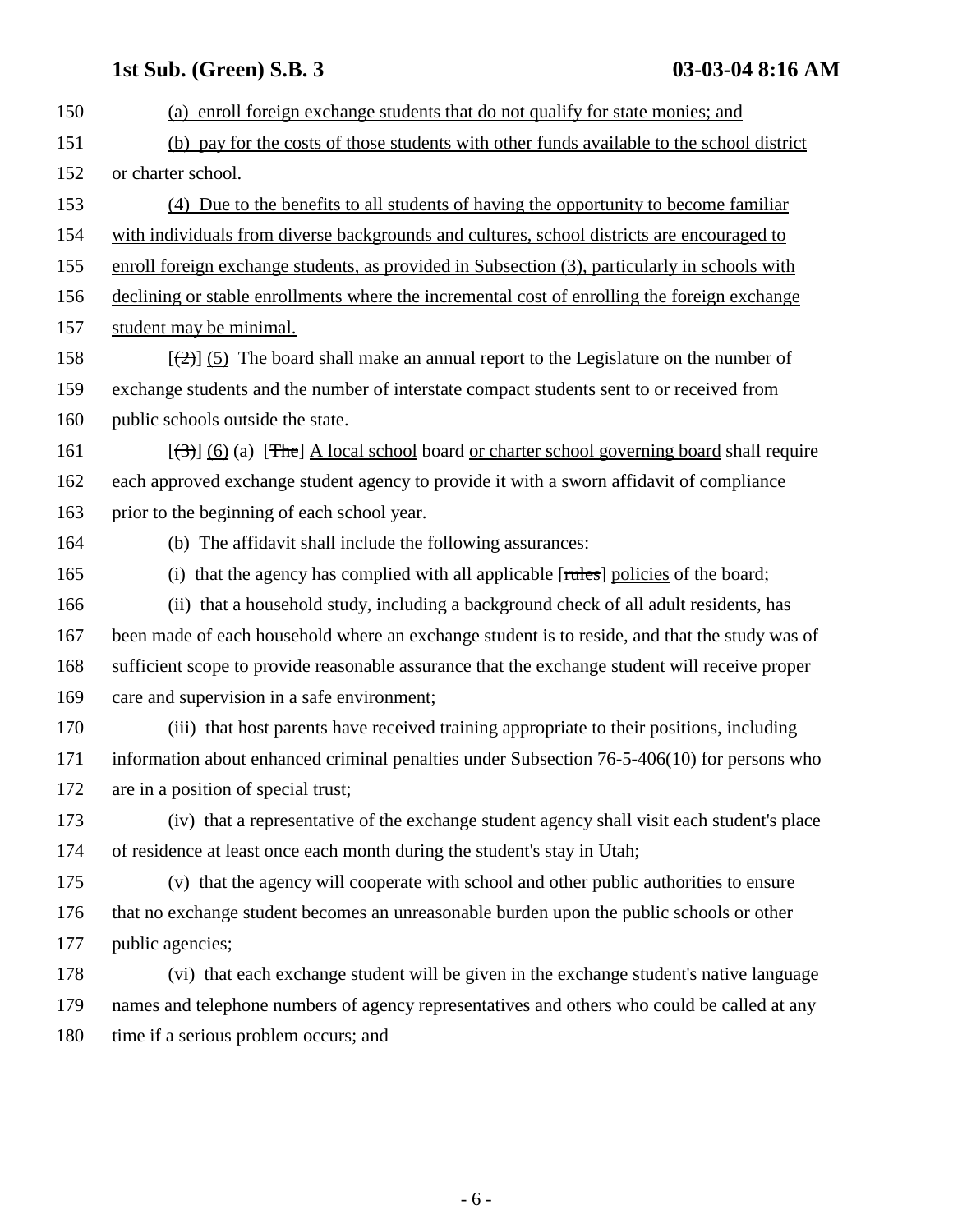| 181 | (vii) that alternate placements are readily available so that no student is required to            |
|-----|----------------------------------------------------------------------------------------------------|
| 182 | remain in a household if conditions appear to exist which unreasonably endanger the student's      |
| 183 | welfare.                                                                                           |
| 184 | $[\frac{4}{4}]$ (7) (a) [The] A local school board or charter school governing board shall provide |
| 185 | each approved exchange student agency with a list of names and telephone numbers of                |
| 186 | individuals not associated with the agency who could be called by an exchange student in the       |
| 187 | event of a serious problem.                                                                        |
| 188 | (b) The agency shall make a copy of the list available to each of its exchange students            |
| 189 | in the exchange student's native language.                                                         |
| 190 | Section 3. Section 53A-15-401 is amended to read:                                                  |
| 191 | 53A-15-401. State Board of Education to supervise.                                                 |
| 192 | (1) The general control and supervision, but not the direct management, of adult                   |
| 193 | education is vested in the State Board of Education.                                               |
| 194 | (2) The board has the following powers:                                                            |
| 195 | (a) makes and enforces rules to organize, conduct, and supervise adult education;                  |
| 196 | (b) appoints state staff for the adult education program, establishes their duties, and            |
| 197 | fixes their compensation;                                                                          |
| 198 | (c) determines the qualifications of, and issues teaching certificates to, persons                 |
| 199 | employed to give adult education instruction; and                                                  |
| 200 | (d) determines the basis of apportionment and distributes funds made available for                 |
| 201 | adult education.                                                                                   |
| 202 | (3) (a) The State Board of Education shall make rules providing for the establishment              |
| 203 | of fees which shall be imposed by local school boards for participation in adult education         |
| 204 | programs.                                                                                          |
| 205 | (b) A fee structure for adult education shall take into account the ability of a Utah              |
| 206 | resident who participates in adult education to pay the fees.                                      |
| 207 | (c) Sections 53A-12-103 and 53A-12-104 pertaining to fees and fee waivers in                       |
| 208 | secondary schools do not apply to adult education.                                                 |
| 209 | Section 4. Section 53A-15-403 is amended to read:                                                  |
| 210 | 53A-15-403. Local school boards' authority to direct adult education programs.                     |
| 211 | A local school board may do the following:                                                         |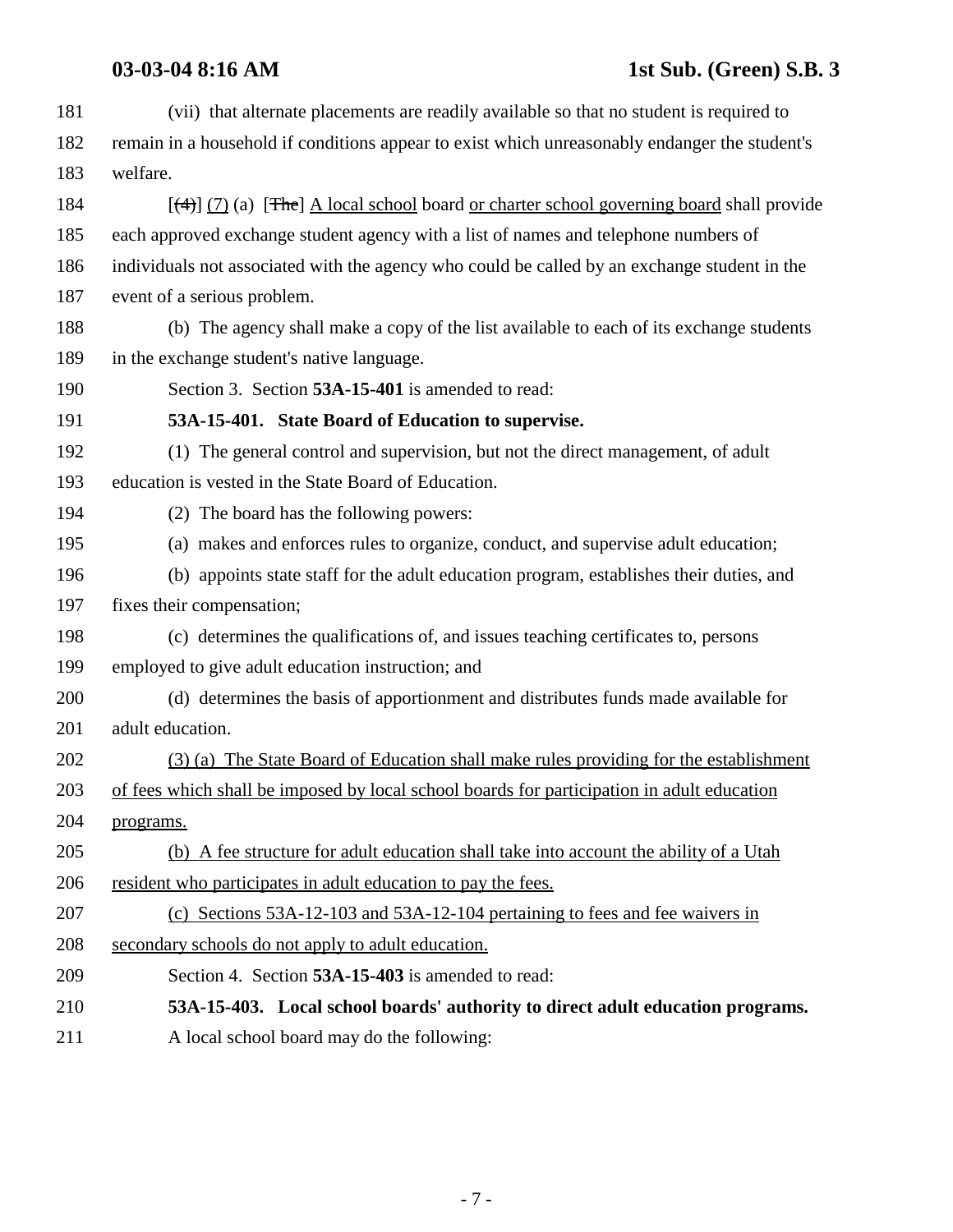| 212 | (1) establish and maintain classes for adult education, with classes being held at times     |
|-----|----------------------------------------------------------------------------------------------|
| 213 | and places convenient and accessible to the members of the class;                            |
| 214 | (2) raise and appropriate funds for an adult education program;                              |
| 215 | (3) subject to [Section] Sections 53A-12-101 and 53A-15-401, determine fees for              |
| 216 | participation in an adult education program; and                                             |
| 217 | (4) hire persons to instruct adult education classes.                                        |
| 218 | Section 5. Section 53A-17a-103 is amended to read:                                           |
| 219 | 53A-17a-103. Definitions.                                                                    |
| 220 | As used in this chapter:                                                                     |
| 221 | (1) "Basic state-supported school program" or "basic program" means public education         |
| 222 | programs for kindergarten, elementary, and secondary school students that are operated and   |
| 223 | maintained for the amount derived by multiplying the number of weighted pupil units for each |
| 224 | district by $[\frac{2,150}{2,182}]$ , except as otherwise provided in this chapter.          |
| 225 | (2) "Certified revenue levy" means a property tax levy that provides an amount of ad         |
| 226 | valorem property tax revenue equal to the sum of:                                            |
| 227 | (a) the amount of property tax revenue to be generated statewide in the previous year        |
| 228 | from imposing a minimum basic tax rate, as specified in Subsection $53A-17a-135(1)(a)$ ; and |
| 229 | (b) the product of:                                                                          |
| 230 | (i) new growth, as defined in Section 59-2-924 and rules of the State Tax Commission;        |
| 231 | and                                                                                          |
| 232 | (ii) the minimum basic tax rate certified by the State Tax Commission for the previous       |
| 233 | year.                                                                                        |
| 234 | (3) "Leeway program" or "leeway" means a state-supported voted leeway program or             |
| 235 | board leeway program authorized under Section 53A-17a-133 or 53A-17a-134.                    |
| 236 | (4) "Pupil in average daily membership (ADM)" means a full-day equivalent pupil.             |
| 237 | (5) (a) "State-supported minimum school program" or "minimum school program"                 |
| 238 | means public school programs for kindergarten, elementary, and secondary schools as          |
| 239 | described in this Subsection (5).                                                            |
| 240 | (b) The minimum school program established in the districts shall include the                |
| 241 | equivalent of a school term of nine months as determined by the State Board of Education.    |
| 242 | (c) (i) The board shall establish the number of days or equivalent instructional hours       |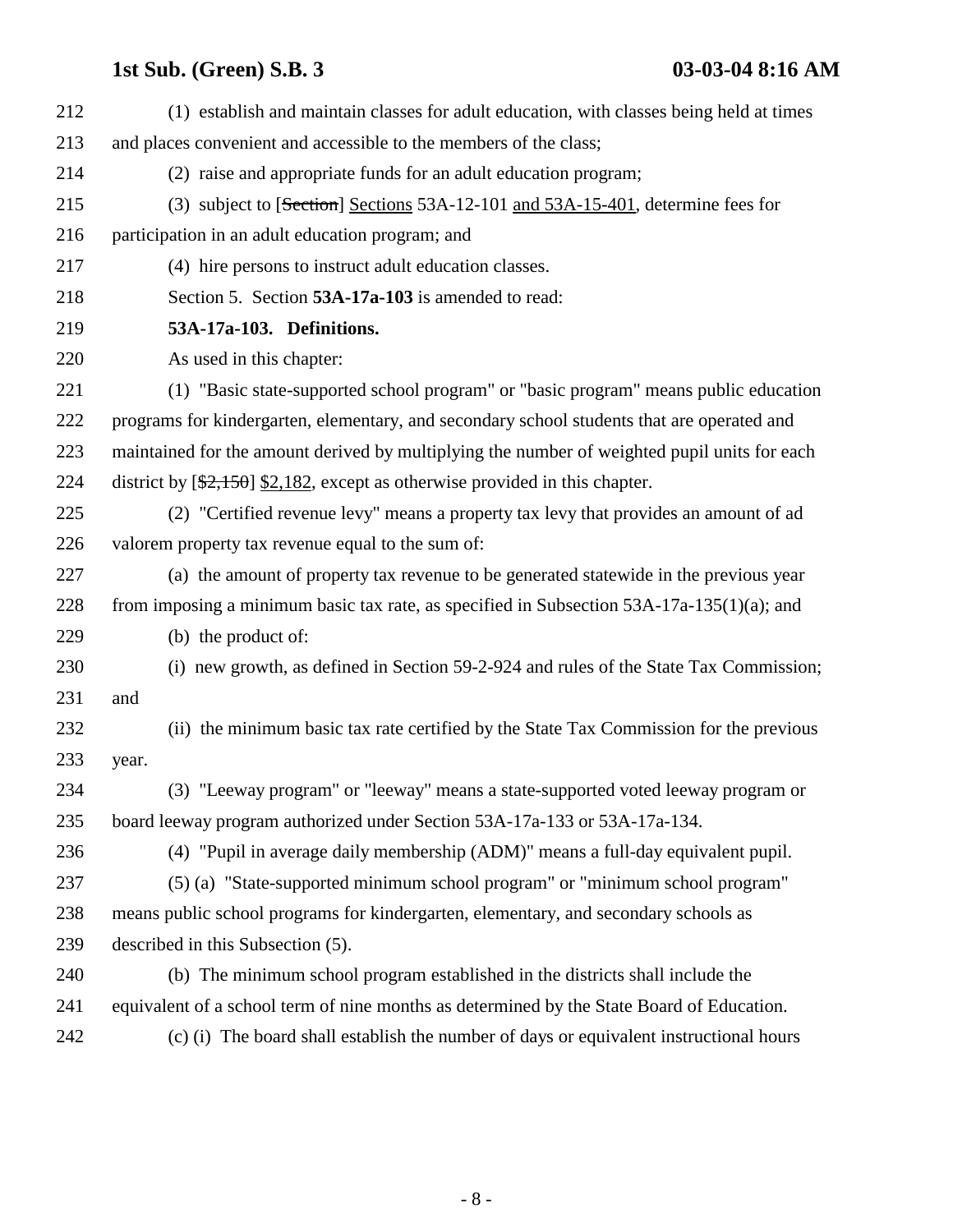| 243 | that school is held for an academic school year.                                                      |
|-----|-------------------------------------------------------------------------------------------------------|
| 244 | (ii) Education, enhanced by utilization of technologically enriched delivery systems,                 |
| 245 | when approved by local school boards, shall receive full support by the State Board of                |
| 246 | Education as it pertains to fulfilling the attendance requirements, excluding time spent viewing      |
| 247 | commercial advertising.                                                                               |
| 248 | (d) The program includes the total of the following annual costs:                                     |
| 249 | (i) the cost of a basic state-supported school program; and                                           |
| 250 | (ii) other amounts appropriated in this chapter in addition to the basic program.                     |
| 251 | (6) "Weighted pupil unit or units or WPU or WPUs" means the unit of measure of                        |
| 252 | factors that is computed in accordance with this chapter for the purpose of determining the           |
| 253 | costs of a program on a uniform basis for each district.                                              |
| 254 | Section 6. Section 53A-17a-104 is amended to read:                                                    |
| 255 | 53A-17a-104. Amount of state's contribution toward minimum school program.                            |
| 256 | (1) The total contribution of the state toward the cost of the minimum school program                 |
| 257 | may not exceed the sum of $[\frac{$1,611,343,274}{1,698,739,911}]$ for the fiscal year beginning July |
| 258 | 1, [2003] 2004, except as otherwise provided by the Legislature through supplemental                  |
| 259 | appropriations.                                                                                       |
| 260 | (2) [There] As on ongoing appropriation subject to future budget constraints, there is                |
| 261 | appropriated from the Uniform School Fund for fiscal year 2004-05 to the State Board of               |
| 262 | Education for distribution to school districts and charter schools, in accordance with this           |
| 263 | chapter, monies for the following purposes and in the following amounts:                              |
| 264 | (a) basic program - kindergarten, $[43,930,950,20,433$ WPUs)] \$49,053,542 (22,481)                   |
| 265 | WPUs);                                                                                                |
| 266 | (b) basic program - grades 1-12, [\$930,195,350 (432,649 WPUs)] \$956,377,146                         |
| 267 | $(438,303 \text{ WPUs});$                                                                             |
| 268 | (c) basic program - professional staff, $[$ \$89,328,200 (41,548 WPUs)] \$93,420,148                  |
| 269 | $(42,814 \text{ WPUs});$                                                                              |
| 270 | (d) basic program - administrative costs, $[\frac{23}{5558,250} (1,655 \text{ WPUs})]$ \$3,626,484    |
| 271 | $(1,662 \text{ WPUs});$                                                                               |
| 272 | (e) basic program - necessarily existent small schools and units for consolidated                     |
| 273 | schools, [\$16,193,800 (7,532 WPUs)] \$16,729,394 (7,667 WPUs);                                       |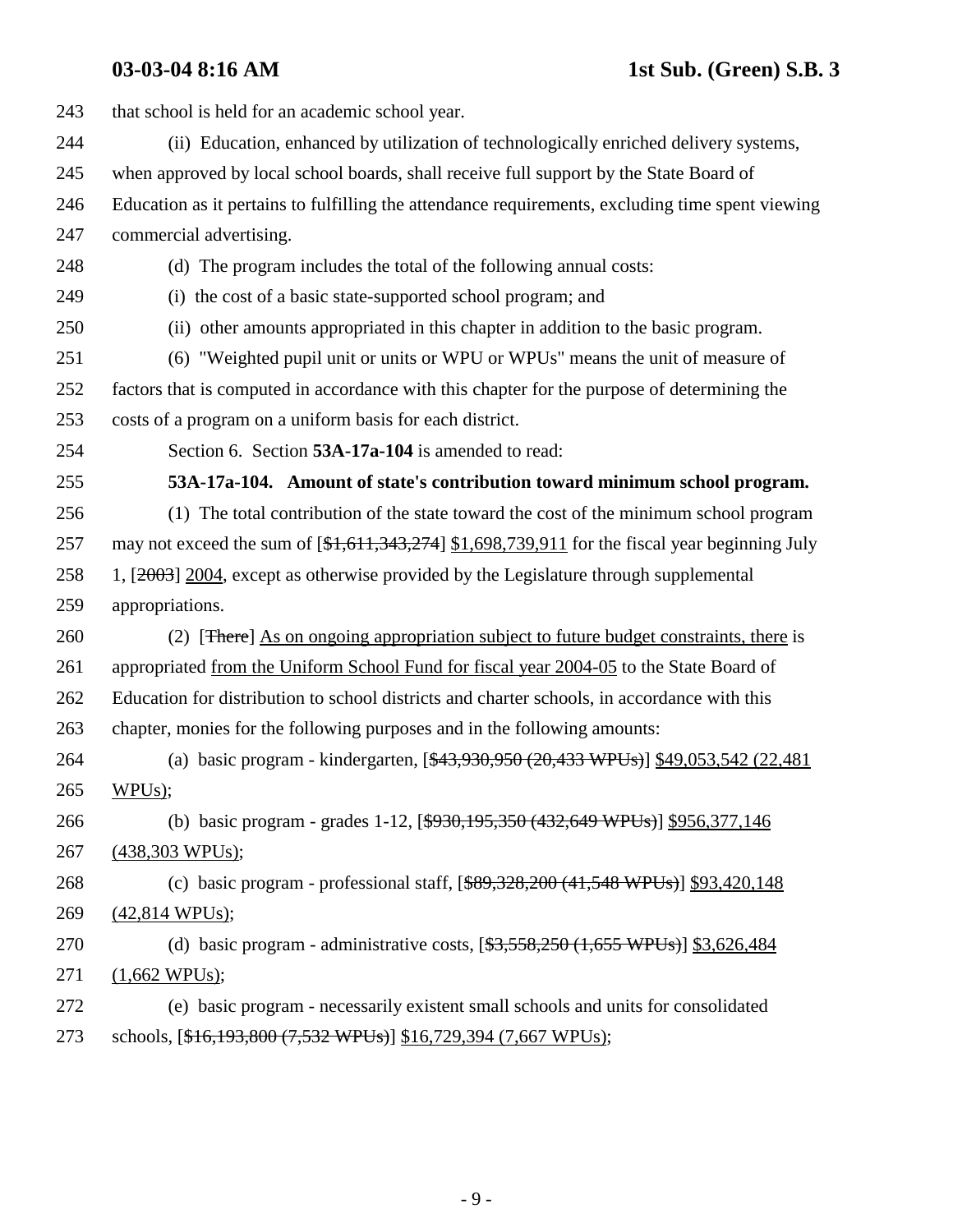| 274 | (f) special education - regular program - add-on WPUs for students with disabilities,                            |
|-----|------------------------------------------------------------------------------------------------------------------|
| 275 | $[$115,001,350 (53,489 WPUs)]$ \$117,590,162 (53,891 WPUs);                                                      |
| 276 | (g) preschool special education program, $[413,478,350 (6,269 \text{ WPUs})]$ \$14,540,848                       |
| 277 | $(6,664 \text{ WPUs})$ ;                                                                                         |
| 278 | (h) self-contained regular WPUs, [\$26,696,550 (12,417 WPUs)] \$27,447,378 (12,579)                              |
| 279 | WPUs);                                                                                                           |
| 280 | (i) extended year program for severely disabled, $[$ \$690,150 $(321 \text{ WPUs})]$ \$765,882                   |
| 281 | $(351 \text{ WPUs});$                                                                                            |
| 282 | (i) special education programs in state institutions and district impact aid, $\left[\frac{2,919,700}{2}\right]$ |
| 283 | $(1,358 \text{ WPUs})$ \$3,006,796 (1,378 WPUs);                                                                 |
| 284 | (k) applied technology and technical education district programs, $[$50,198,200 (23,348)$                        |
| 285 | <del>WPUs)</del> ] \$51,709,036 (23,698 WPUs), including [\$915,861] \$943,426 for summer applied                |
| 286 | technology agriculture programs;                                                                                 |
| 287 | (1) applied technology district set-aside, $[ $2,139,250 (995 W PUs) ] $2,203,820 (1,010)$                       |
| 288 | WPUs);                                                                                                           |
| 289 | (m) class size reduction, $[$ \$63,977,550 (29,757 WPUs)] \$65,902,946 (30,203 WPUs);                            |
| 290 | (n) Social Security and retirement programs, $[\frac{232,739,964}{261,482,231}]$                                 |
| 291 | (o) pupil transportation to and from school, $[$ \$56,245,567] $$57,061,128$ , of which not                      |
| 292 | less than [\$1,952,878] \$1,981,195 shall be allocated to the Utah Schools for the Deaf and Blind                |
| 293 | to pay for transportation costs of the schools' students;                                                        |
| 294 | (p) guarantee transportation levy, $$500,000;$                                                                   |
| 295 | (q) Local Discretionary Block Grant Program, \$21,824,448;                                                       |
| 296 | (r) Interventions for Student Success Block Grant Program, [\$15,308,708, of which                               |
| 297 | \$400,000 shall be used for special intervention summer programs \ \fmathem\$ 14,908,708;                        |
| 298 | (s) Quality Teaching Block Grant Program, \$57,426,623;                                                          |
| 299 | $[(t)$ math and science - beginning teacher recruitment, \$600,000;                                              |
| 300 | $[\text{u}, \text{u}]$ (t) highly impacted schools, \$5,123,207;                                                 |
| 301 | $[(\forall)]$ (u) at-risk programs, \$24,778,484;                                                                |
| 302 | $\lceil$ (w) $\lceil$ (v) adult education, \$5,826,865;                                                          |
| 303 | $[\frac{(\mathbf{x})}{(\mathbf{x})}]$ (w) accelerated learning programs, \$8,695,104;                            |
| 304 | $[\frac{f(y)}{x}]$ (x) electronic high school, $[\frac{400,000}{x}]$ \$700,000;                                  |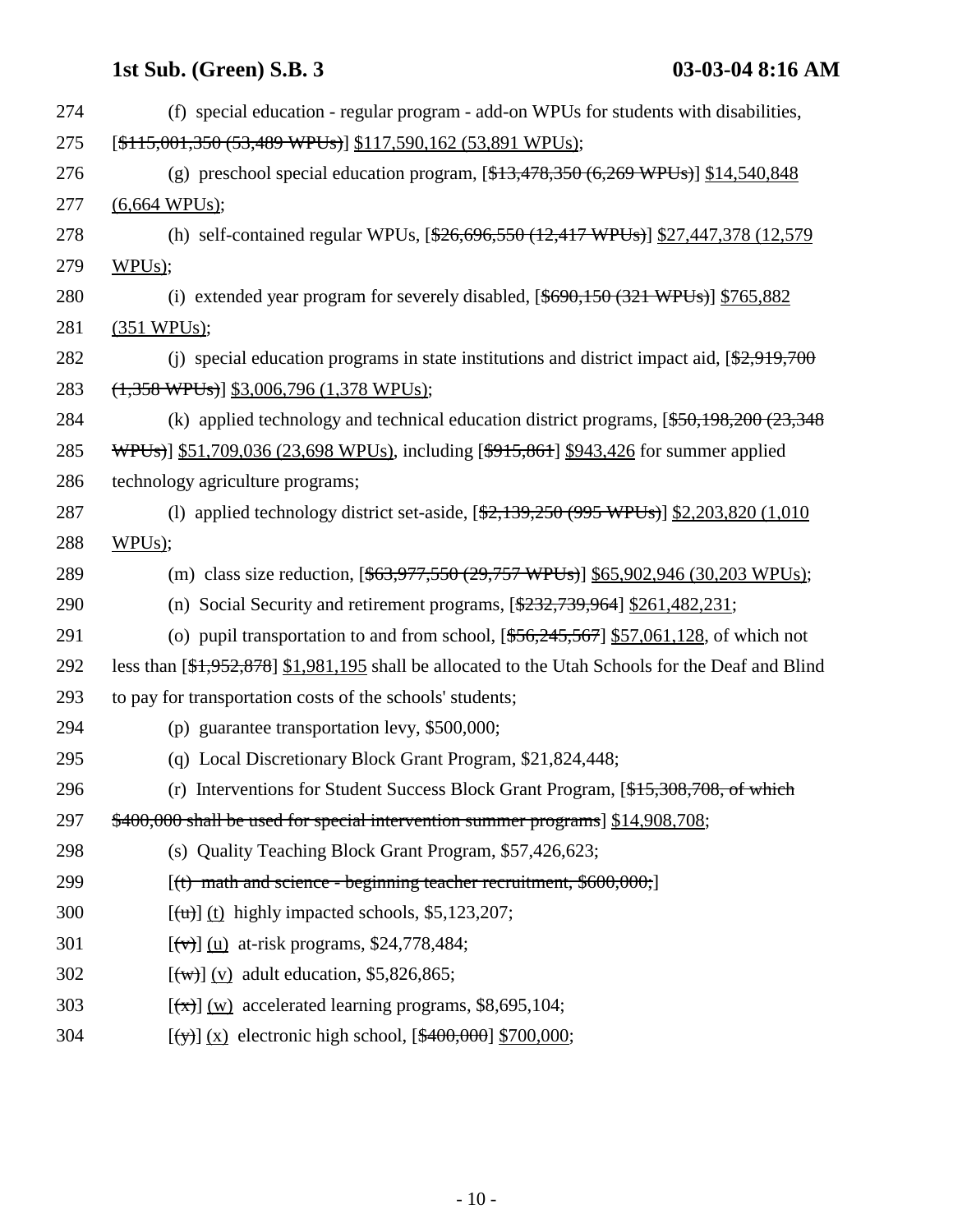| 305 |                                                                                                         |
|-----|---------------------------------------------------------------------------------------------------------|
| 306 | $[\frac{1}{(aa)}]$ (z) state-supported voted leeway, $[\frac{149,234,487]}{159,084,242}$ ;              |
| 307 | $[\frac{1}{12}]$ (aa) state-supported board leeway, $[\frac{43,367,832}{15,357,016}]$ ; and             |
| 308 | $[\text{(cc)}]$ (bb) charter schools, pursuant to Section 53A-1a-513, $[\frac{2,377,172}{2,5.002,450}]$ |
| 309 | Section 7. Section 53A-17a-131.17 is amended to read:                                                   |
| 310 | 53A-17a-131.17. State contribution for School LAND Trust Program.                                       |
| 311 | $[(1)$ (a) Except as provided in Subsection (1)(b), there is appropriated \$10,050,000 to               |
| 312 | the State Board of Education as the state's contribution for the School LAND Trust Program for          |
| 313 | the fiscal year beginning July 1, 2003.                                                                 |
| 314 | $(\theta)$ (1) If the amount of money in the Uniform School Fund described in Subsection                |
| 315 | 53A-16-101.5(2) is less than or greater than [\$10,050,000] the money appropriated in Section           |
| 316 | 53A-17a-104 for the School LAND Trust Program, the appropriation shall be equal to the                  |
| 317 | amount of money in the Uniform School Fund described in Subsection 53A-16-101.5(2), up to               |
| 318 | a maximum of \$12,000,000.                                                                              |
| 319 | (2) The State Board of Education shall distribute the money appropriated in Subsection                  |
| 320 | (1) in accordance with Section 53A-16-101.5 and rules established by the board in accordance            |
| 321 | with Title 63, Chapter 46a, Utah Administrative Rulemaking Act.                                         |
| 322 | Section 8. Section 53A-17a-133 is amended to read:                                                      |
| 323 | 53A-17a-133. State-supported voted leeway program authorized -- Election                                |
| 324 | requirements -- State guarantee -- Reconsideration of the program.                                      |
| 325 | (1) An election to consider adoption or modification of a voted leeway program is                       |
| 326 | required if initiative petitions signed by 10% of the number of electors who voted at the last          |
| 327 | preceding general election are presented to the local school board or by action of the board.           |
| 328 | $(2)$ (a) (i) To establish a voted leeway program, a majority of the electors of a district             |
| 329 | voting at an election in the manner set forth in Section 53A-16-110 must vote in favor of a             |
| 330 | special tax.                                                                                            |
| 331 | (ii) The tax rate may not exceed .002 per dollar of taxable value.                                      |
| 332 | (b) The district may maintain a school program which exceeds the cost of the program                    |
| 333 | referred to in Section 53A-17a-145 with this voted leeway.                                              |
| 334 | (c) In order to receive state support the first year, a district must receive voter approval            |
| 335 | no later than December 1 of the year prior to implementation.                                           |
|     |                                                                                                         |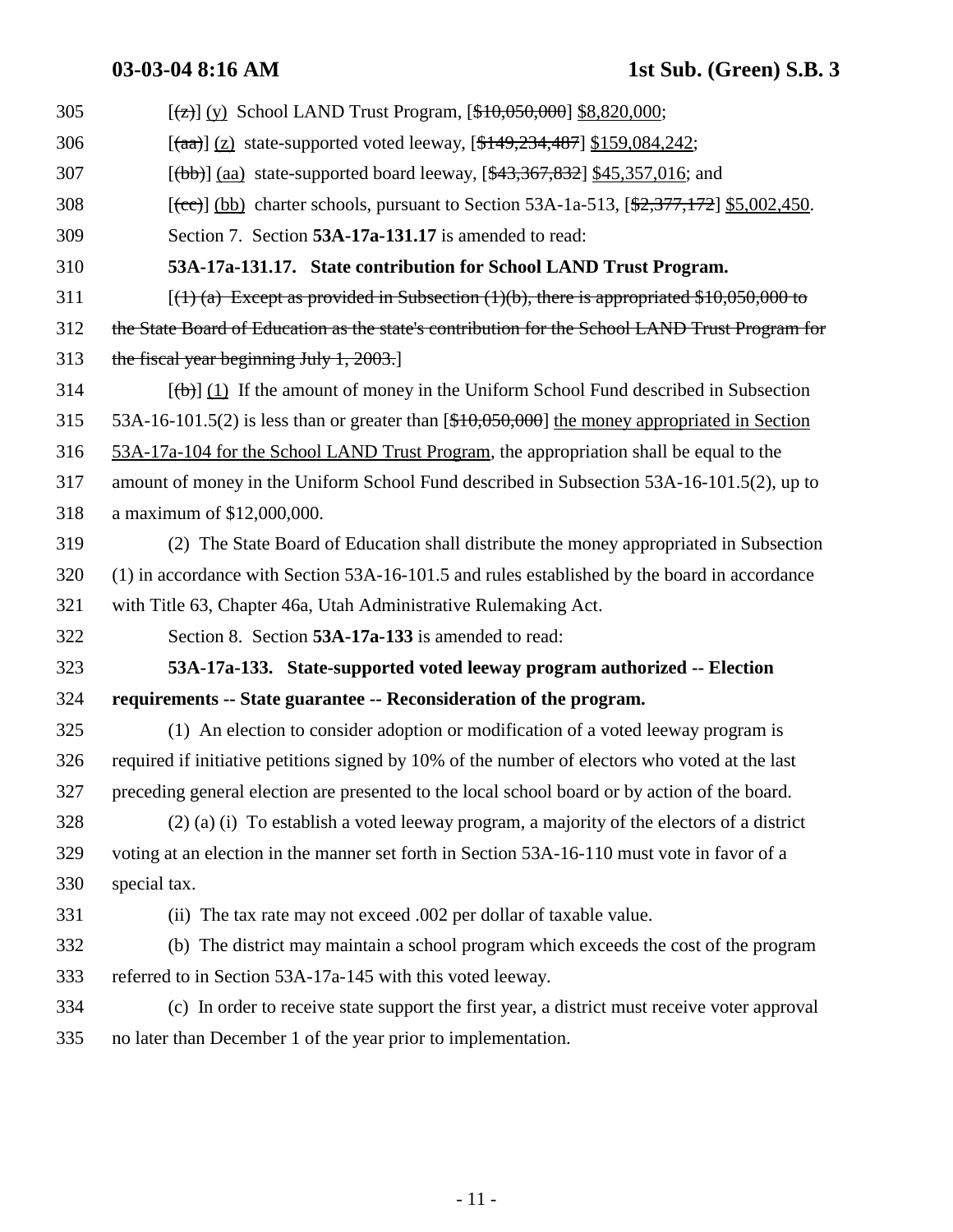336 (3) (a) Under the voted leeway program, the state shall contribute an amount sufficient 337 to guarantee [\$17.14] \$17.54 per weighted pupil unit for each .0001 of the first .0016 per dollar 338 of taxable value.

339 (b) The same dollar amount guarantee per weighted pupil unit for the .0016 per dollar 340 of taxable value under Subsection (3)(a) shall apply to the board-approved leeway authorized 341 in Section 53A-17a-134, so that the guarantee shall apply up to a total of .002 per dollar of 342 taxable value if a school district levies a tax rate under both programs.

343 (c) (i) Beginning July 1, [2004] 2005, the [\$17.14] \$17.54 guarantee under Subsections 344 (3)(a) and (b) shall be indexed each year to the value of the weighted pupil unit by making the 345 value of the guarantee equal to .008544 times the value of the prior year's weighted pupil unit.

346 (ii) The guarantee shall increase by .0005 times the value of the prior year's weighted 347 pupil unit for each succeeding year until the guarantee is equal to .010544 times the value of 348 the prior year's weighted pupil unit.

349 (d) (i) The amount of state guarantee money to which a school district would otherwise 350 be entitled to under this Subsection (3) may not be reduced for the sole reason that the district's 351 levy is reduced as a consequence of changes in the certified tax rate under Section 59-2-924 352 pursuant to changes in property valuation.

353 (ii) Subsection (3)(d)(i) applies for a period of two years following any such change in 354 the certified tax rate.

355 (4) (a) An election to modify an existing voted leeway program is not a reconsideration 356 of the existing program unless the proposition submitted to the electors expressly so states.

357 (b) A majority vote opposing a modification does not deprive the district of authority to 358 continue an existing program.

359 (c) If adoption of a leeway program is contingent upon an offset reducing other local 360 school board levies, the board must allow the electors, in an election, to consider modifying or 361 discontinuing the program prior to a subsequent increase in other levies that would increase the 362 total local school board levy.

363 (d) Nothing contained in this section terminates, without an election, the authority of a 364 school district to continue an existing voted leeway program previously authorized by the 365 voters.

366 Section 9. Section **53A-17a-134** is amended to read: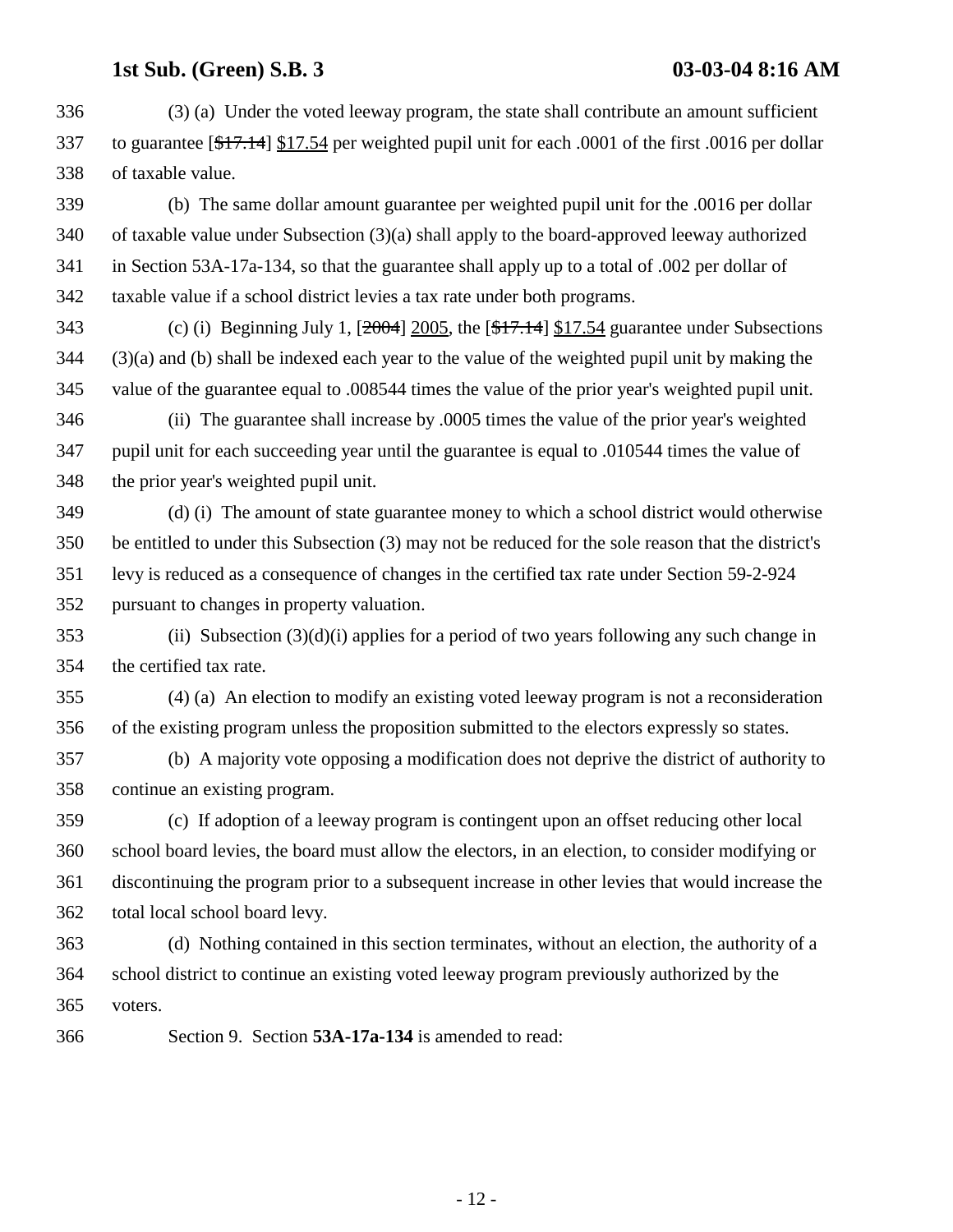- 367 **53A-17a-134. Board-approved leeway -- Purpose -- State support -- Disapproval.** 368 (1) Each local school board may levy a tax rate of up to .0004 per dollar of taxable 369 value to maintain a school program above the cost of the basic school program as follows: 370 (a) a local school board shall use the monies generated by the tax for class size 371 reduction within the school district; 372 (b) if a local school board determines that the average class size in the school district is 373 not excessive, it may use the monies for other school purposes but only if the board has 374 declared the use for other school purposes in a public meeting prior to levying the tax rate; and 375 (c) a district may not use the monies for other school purposes under Subsection (1)(b) 376 until it has certified in writing that its class size needs are already being met and has identified 377 the other school purposes for which the monies will be used to the State Board of Education 378 and the state board has approved their use for other school purposes. 379 (2) (a) The state shall contribute an amount sufficient to guarantee  $[1, 14]$  \$17.54 per 380 weighted pupil unit for each .0001 per dollar of taxable value. 381 (b) The guarantee shall increase in the same manner as provided for the voted leeway 382 guarantee in Subsections 53A-17a-133(3)(c)(i) and (ii). 383 (3) The levy authorized under this section is not in addition to the maximum rate of 384 .002 authorized in Section 53A-17a-133, but is a board-authorized component of the total tax 385 rate under that section. 386 (4) As an exception to Section 53A-17a-133, the board-authorized levy does not 387 require voter approval, but the board may require voter approval if requested by a majority of 388 the board. 389 (5) An election to consider disapproval of the board-authorized levy is required, if 390 within 60 days after the levy is established by the board, referendum petitions signed by the 391 number of legal voters required in Section 20A-7-301, who reside within the school district, are 392 filed with the school district. 393 (6) (a) A local school board shall establish its board-approved levy by April 1 to have 394 the levy apply to the fiscal year beginning July 1 in that same calendar year except that if an 395 election is required under this section, the levy applies to the fiscal year beginning July 1 of the
	-

396 next calendar year.

397 (b) The approval and disapproval votes authorized in Subsections (4) and (5) shall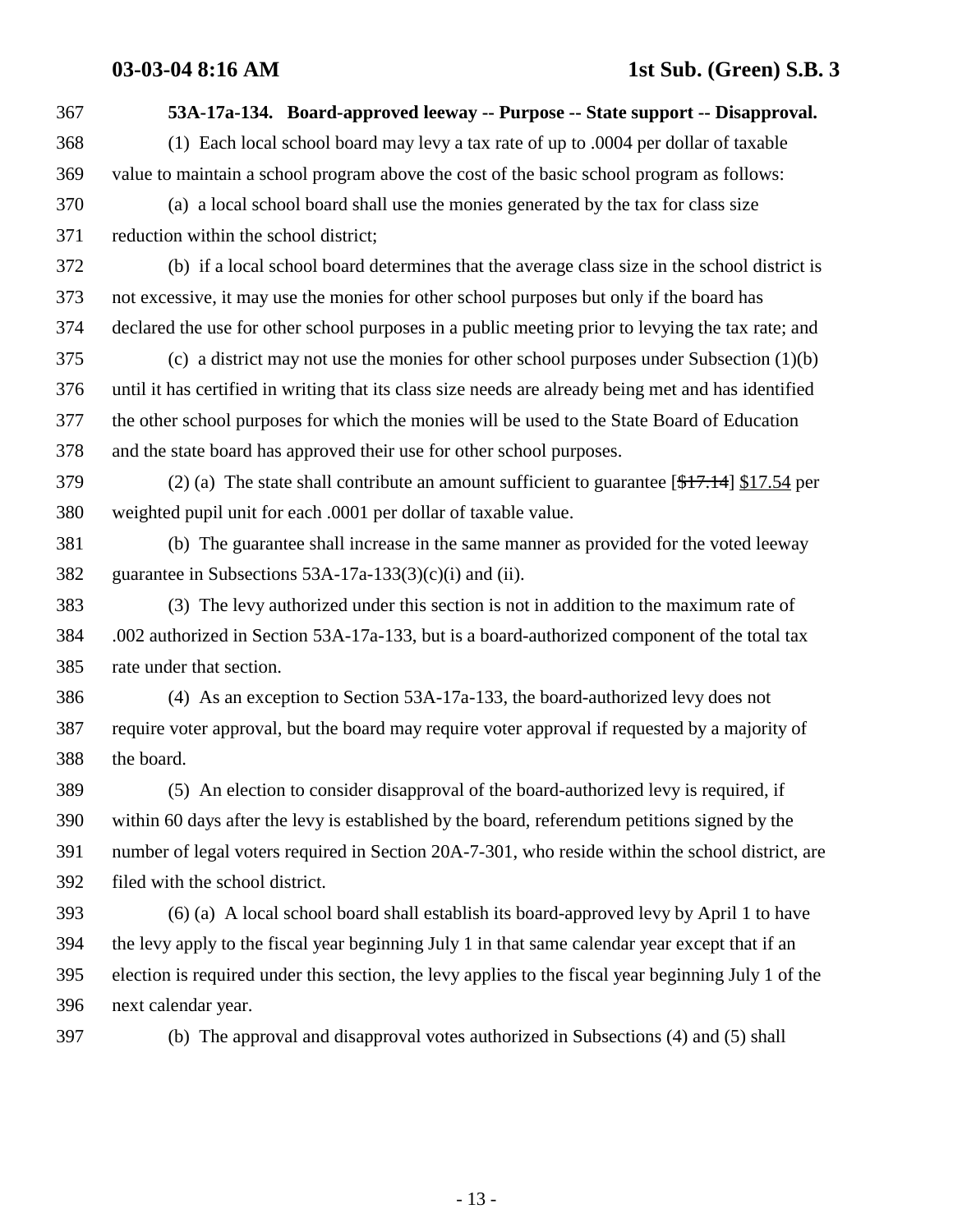398 occur at a general election in even-numbered years, except that a vote required under this 399 section in odd-numbered years shall occur at a special election held on a day in odd-numbered 400 years that corresponds to the general election date. The school district shall pay for the cost of 401 a special election.

402 (7) (a) Modification or termination of a voter-approved leeway rate authorized under 403 this section is governed by Section 53A-17a-133.

404 (b) A board-authorized leeway rate may be modified or terminated by a majority vote 405 of the board subject to disapproval procedures specified in this section.

406 (8) A board levy election does not require publication of a voter information pamphlet. 407 Section 10. Section **53A-17a-135** is amended to read:

### 408 **53A-17a-135. Minimum basic tax rate -- Certified revenue levy.**

409 (1) (a) In order to qualify for receipt of the state contribution toward the basic program 410 and as its contribution toward its costs of the basic program, each school district shall impose a 411 minimum basic tax rate per dollar of taxable value that generates [\$212,110,681] \$217,590,703 412 in revenues statewide.

413 (b) The preliminary estimate for the [2003-04] 2004-05 minimum basic tax rate is 414 [.001743] .001754.

415 (c) The State Tax Commission shall certify on or before June 22 the rate that generates 416 [\$212,110,681] \$217,590,703 in revenues statewide.

417 (d) If the minimum basic tax rate exceeds the certified revenue levy as defined in 418 Section 53A-17a-103, the state is subject to the notice requirements of Section 59-2-926.

419 (2) (a) The state shall contribute to each district toward the cost of the basic program in 420 the district that portion which exceeds the proceeds of the levy authorized under Subsection 421 (1).

422 (b) In accord with the state strategic plan for public education and to fulfill its 423 responsibility for the development and implementation of that plan, the Legislature instructs 424 the State Board of Education, the governor, and the Office of Legislative Fiscal Analyst in each 425 of the coming five years to develop budgets that will fully fund student enrollment growth. 426 (3) (a) If the proceeds of the levy authorized under Subsection (1) equal or exceed the

427 cost of the basic program in a school district, no state contribution shall be made to the basic 428 program.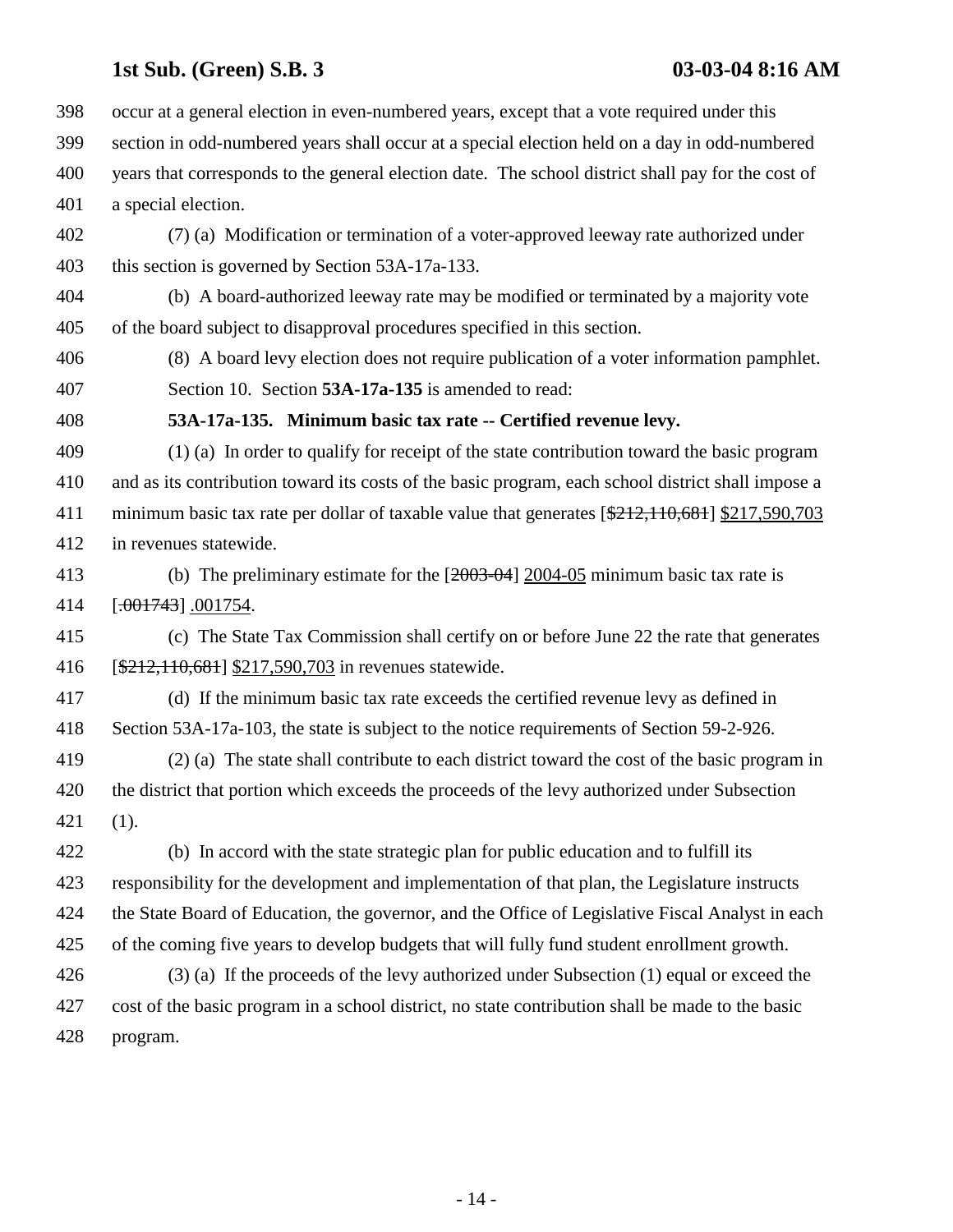## **03-03-04 8:16 AM 1st Sub. (Green) S.B. 3**

| 429 | (b) The proceeds of the levy authorized under Subsection (1) which exceed the cost of              |
|-----|----------------------------------------------------------------------------------------------------|
| 430 | the basic program shall be paid into the Uniform School Fund as provided by law.                   |
| 431 | Section 11. Section 53A-17a-148 is amended to read:                                                |
| 432 | 53A-17a-148. Use of nonlapsing balances.                                                           |
| 433 | (1) For the fiscal year beginning on July 1, $[2003]$ 2004, the State Board of Education           |
| 434 | may use up to \$300,000 of nonlapsing balances for the following:                                  |
| 435 | (a) to stabilize the value of the weighted pupil unit;                                             |
| 436 | (b) to maintain program levels in school districts that may experience unanticipated               |
| 437 | and unforeseen losses of students;                                                                 |
| 438 | (c) to equalize programs in school districts where a strict application of the law                 |
| 439 | provides inequity;                                                                                 |
| 440 | (d) to pay the added cost when students attend school out of state; and                            |
| 441 | $(e)$ to assist in the operation of the laboratory school at Utah State University, through        |
| 442 | the allocation of monies for a career ladder program at the school; and                            |
| 443 | $[\text{f} \hat{\theta}]$ (e) other uses approved by the board.                                    |
| 444 | (2) For the fiscal year beginning on July 1, $[2003]$ 2004, the State Board of Education           |
| 445 | may use up to $[\frac{22,500,000}{1,000,000}]$ of uncommitted nonlapsing balances for adult high   |
| 446 | school completion and adult basic skill programs.                                                  |
| 447 | (3) For the fiscal year beginning on July 1, 2004, the State Board of Education shall              |
| 448 | use Minimum School Program nonlapsing balances to supplement the appropriation to charter          |
| 449 | schools for the replacement of local property tax revenues, up to the amount allowed under         |
| 450 | their formula detailed in Subsection 53A-1a-513(4).                                                |
| 451 | Section 12. Section 53A-17a-149 is amended to read:                                                |
| 452 | 53A-17a-149. Funds for classroom supplies.                                                         |
| 453 | (1) If the interest and dividends deposited in the Uniform School Fund from the                    |
| 454 | investment of monies in the Permanent State School Fund are sufficient to provide the              |
| 455 | maximum amount of funds to the School LAND Trust Program as provided in Section                    |
| 456 | 53A-16-101.5, the balance of the interest and dividends, up to a maximum of \$10,000,000,          |
| 457 | shall be appropriated by the Legislature for teachers' classroom supplies.                         |
| 458 | (2) (a) Money appropriated for classroom supplies pursuant to Subsection (1) shall be              |
| 459 | distributed to classroom teachers in school districts, the Schools for the Deaf and the Blind, the |
|     |                                                                                                    |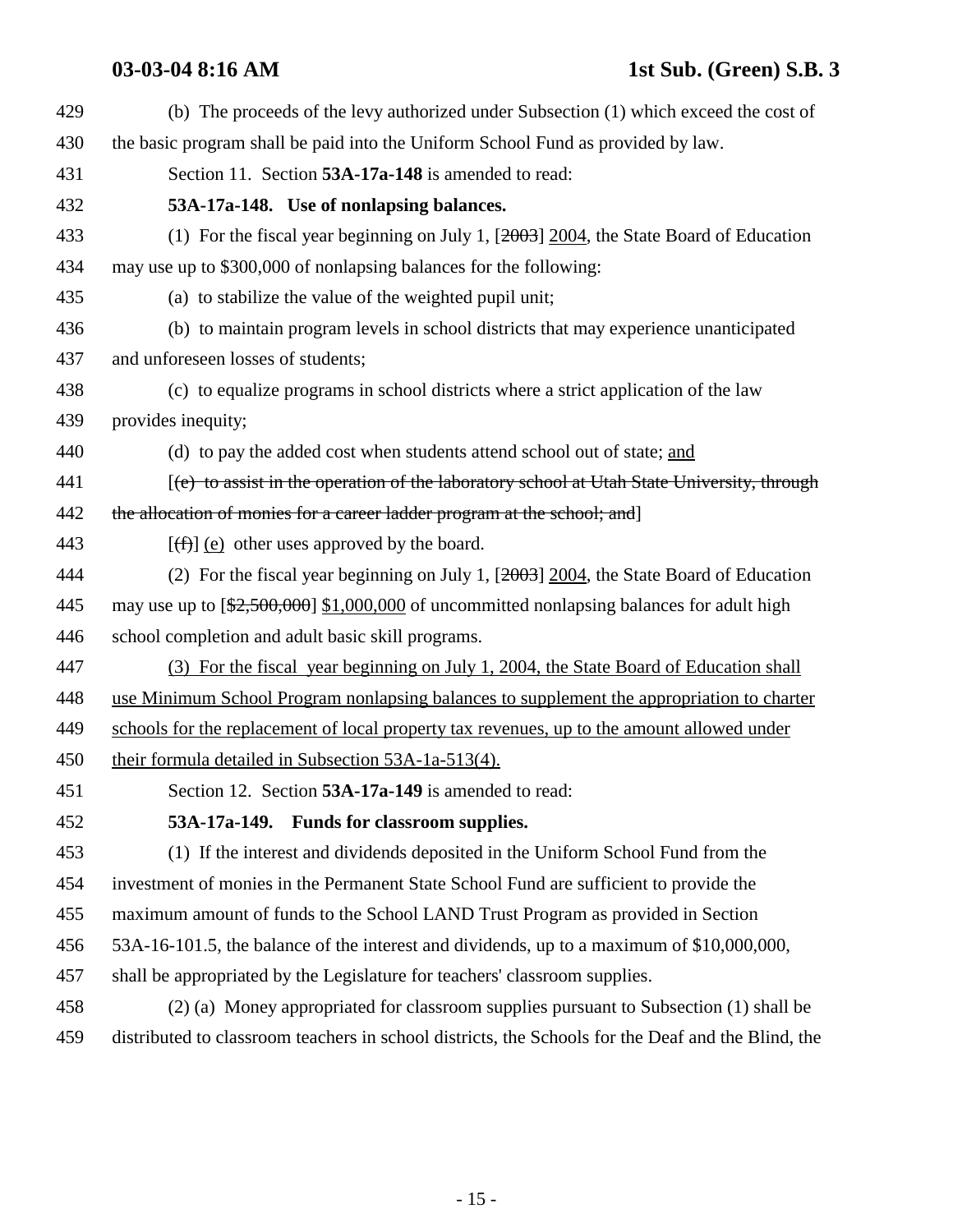| 460 | Edith Bowen Laboratory School, and charter schools on the basis of the number of classroom        |
|-----|---------------------------------------------------------------------------------------------------|
| 461 | teachers in each school as compared to the total number of classroom teachers.                    |
| 462 | (b) Each teacher in grades kindergarten through six shall receive up to \$225 and each            |
| 463 | teacher in grades seven through 12 shall receive up to \$175 from the appropriation.              |
| 464 | (c) Teachers shall spend the money for school supplies, materials, or field trips under           |
| 465 | rules adopted by the State Board of Education.                                                    |
| 466 | (d) As used in this section, "classroom teacher" or "teacher" means permanent teacher             |
| 467 | positions filled by one teacher or two or more job-sharing teachers:                              |
| 468 | (i) who are licensed personnel;                                                                   |
| 469 | (ii) who are paid on the teacher's salary schedule;                                               |
| 470 | (iii) who are hired for an entire contract period; and                                            |
| 471 | (iv) whose primary function is to provide instructional or a combination of                       |
| 472 | instructional and counseling services to students in public schools.                              |
| 473 | Section 13. Section 53A-21-105 is amended to read:                                                |
| 474 | 53A-21-105. State contribution to capital outlay programs.                                        |
| 475 | (1) [The state contribution toward the cost of the programs established under Section             |
| 476 | 53A-21-102 for the fiscal year beginning July 1, 2003, shall consist of an appropriation totaling |
| 477 | \$27,228,900 to the State Board of Education] As an ongoing appropriation subject to future       |
|     |                                                                                                   |
| 478 | budget constraints, there is appropriated from the Uniform School Fund for fiscal year            |
| 479 | 2004-05, \$27,288,900 to the State Board of Education for the capital outlay programs created     |
| 480 | in Section 53A-21-102.                                                                            |
| 481 | (2) Of the monies appropriated in Subsection (1), the State Board of Education shall              |
| 482 | distribute:                                                                                       |
| 483 | (a) \$24,358,000 in accordance with the Capital Outlay Foundation Program described               |
| 484 | in Section $53A-21-103$ ; and                                                                     |
| 485 | (b) \$2,930,900 in accordance with the Enrollment Growth Program described in                     |
| 486 | Section 53A-21-103.5.                                                                             |
| 487 | Section 14. Appropriation to University of Utah Reading Clinic.                                   |
| 488 | As an ongoing appropriation subject to future budget constraints, there is appropriated           |
| 489 | from the Uniform School Fund for fiscal year 2004-05, \$375,000 to the University of Utah for     |

490 the University of Utah Reading Clinic.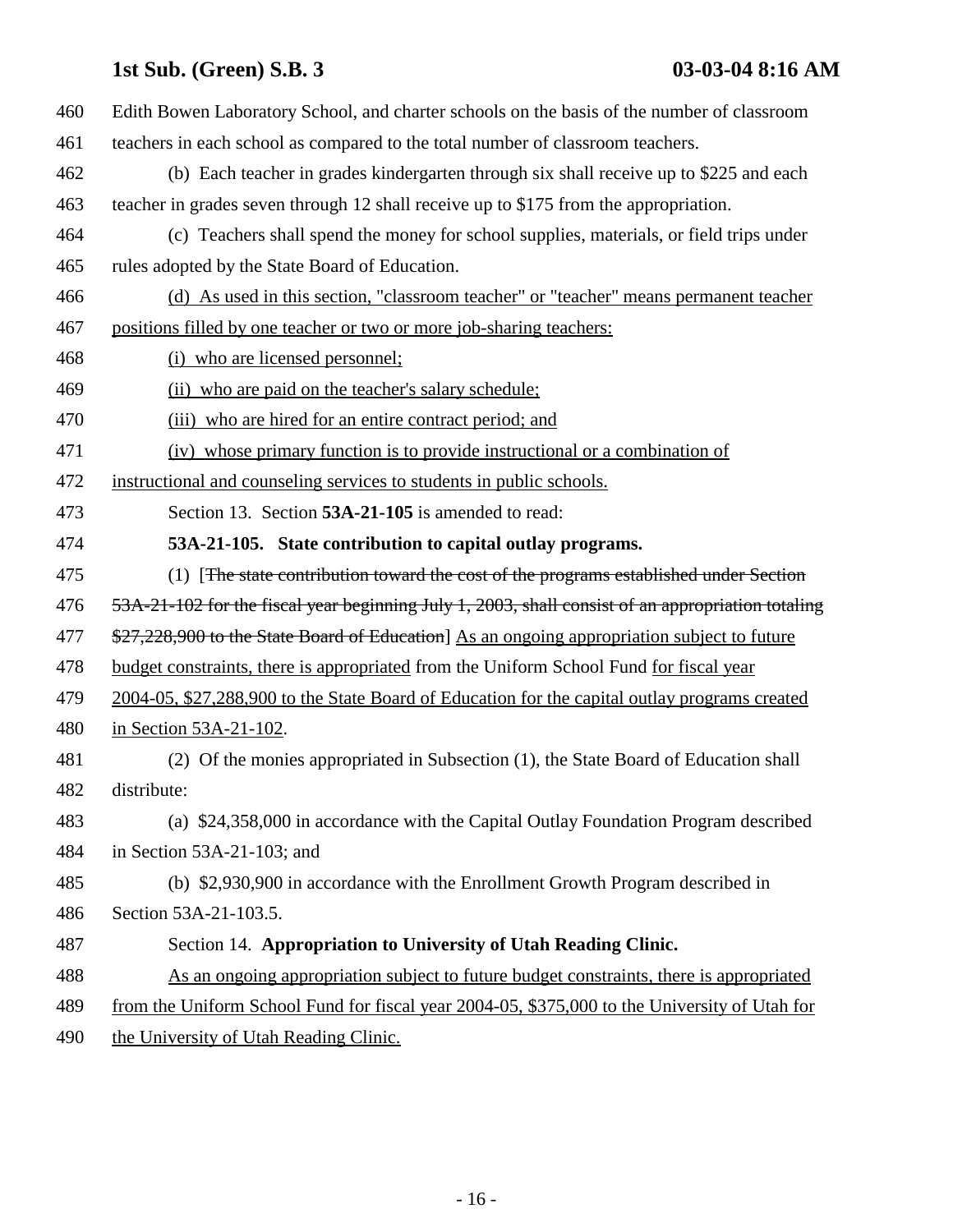| 491 | Section 15. One-time appropriation for fiscal year 2004-05.                                      |
|-----|--------------------------------------------------------------------------------------------------|
| 492 | (1) There is appropriated from the Uniform School Fund to the State Board of                     |
| 493 | Education, for fiscal year 2004-05 only:                                                         |
| 494 | (a) \$5,500,000 for classroom supplies and materials to be distributed to, and expended          |
| 495 | by, teachers in accordance with Subsection 53A-17a-149(2);                                       |
| 496 | (b) $$1,600,000$ for adult education; and                                                        |
| 497 | (c) \$17,200,400 for a bonus for employees of school districts and charter schools.              |
| 498 | (2) It is the intent of the Legislature that the appropriation under Subsection $(1)(c)$         |
| 499 | shall:                                                                                           |
| 500 | (a) fund a 1% cost-of-living allowance for employees of school districts and charter             |
| 501 | schools effective June 19, 2004; and                                                             |
| 502 | (b) be distributed as a one-time bonus in December 2004 to each school district and              |
| 503 | charter school employee, calculated on an FTE equivalent basis.                                  |
| 504 | Section 16. One-time appropriation for fiscal year 2003-04.                                      |
| 505 | (1) There is appropriated from the Uniform School Fund to the State Board of                     |
| 506 | Education, for fiscal year 2003-04 only:                                                         |
| 507 | (a) \$716,000 to be distributed to charter schools for the replacement of local property         |
| 508 | tax revenues pursuant to Section 53A-1a-513; and                                                 |
| 509 | (b) \$175,000 for the Electronic High School.                                                    |
| 510 | (2) It is the intent of the Legislature that the funds appropriated in fiscal year 2003-04       |
| 511 | to the Electronic High School be nonlapsing. These funds shall be used to fund growth needs      |
| 512 | in the current school year and fund anticipated growth in the 2004-05 school year.               |
| 513 | Section 17. Legislative intent.                                                                  |
| 514 | It is the intent of the Legislature:                                                             |
| 515 | (1) to recognize the additional cost of training and or testing related to being                 |
| 516 | recognized as a "Highly Qualified Teacher" and encourage the state and local school districts to |
| 517 | give consideration to funding through the Quality Teaching Block Grant the additional out of     |
| 518 | pocket expense that current certified teachers will be asked to bear a high priority; and        |
| 519 | (2) that \$2,500,000 for the Performance Plus Reading Initiative is one-time for fiscal          |
| 520 | year 2004-05, with the understanding that the Legislature will consider ongoing funding in       |
| 521 | subsequent years.                                                                                |